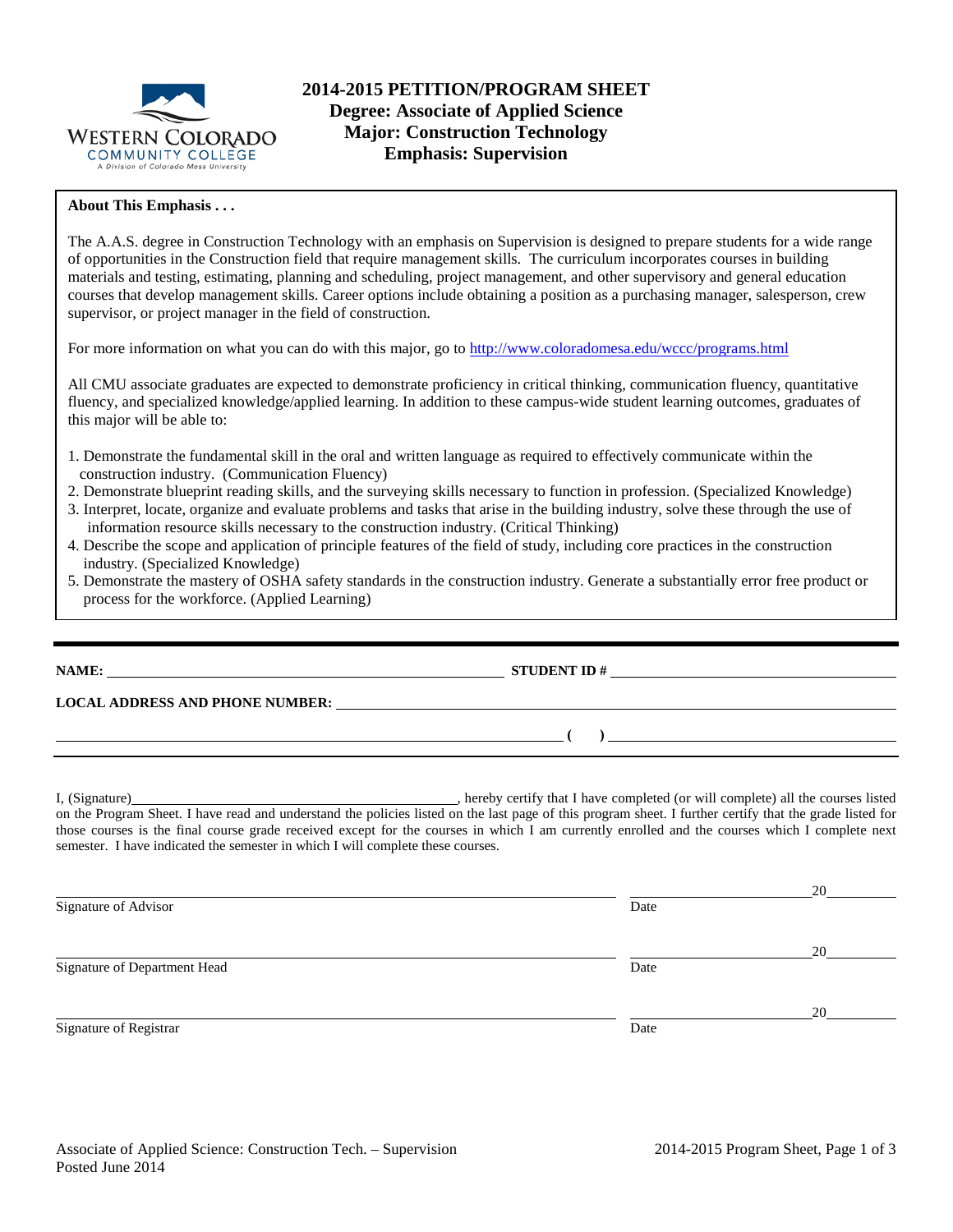#### **Students should work closely with a faculty advisor when selecting and scheduling courses prior to registration.**

Degree Requirements:

- 63 semester hours total (A minimum of 16 taken at CMU in no fewer than two semesters).
- 2.00 cumulative GPA or higher in all CMU coursework and "C" or better must be achieved in achieved in coursework toward major content area.
- Pre-collegiate courses (usually numbered below 100) cannot be used for graduation.
- A student must follow the CMU graduation requirements either from 1) the program sheet for the major in effect at the time the student officially declares a major; or 2) a program sheet for the major approved for a year subsequent to the year during which the student officially declares the major and is approved for the student by the department head. Because a program may have requirements specific to the degree, the student should check with the faculty advisor for additional criteria. It is the student's responsibility to be aware of, and follow, all requirements for the degree being pursued. Any exceptions or substitutions must be approved by the student's faculty advisor and Department Head.
- When filling out the program sheet a course can be used only once.
- See the "Undergraduate Graduation Requirements" in the catalog for additional graduation information.

**GENERAL EDUCATION REQUIREMENTS** (18 semester hours) See the current catalog for a list of courses that fulfill the requirements below. If a course is on the general education list of options and a requirement for your major, you must use it to fulfill the major requirement and make a different selection within the general education requirement.

| Course No Title                                                                                                       |        | Sem.hrs Grade Term/Trns |
|-----------------------------------------------------------------------------------------------------------------------|--------|-------------------------|
| <b>Communication</b> (6 semester hours)<br><b>ENGL 111 English Composition</b><br><b>ENGL 112 English Composition</b> |        |                         |
| $-OR-$<br><b>ENGL 111 English Composition and</b><br>SPCH 101 Interpersonal Communication or<br>SPCH 102 Speechmaking | 3<br>3 |                         |

**Mathematics: Minimum Math 107 Career Mathematics** (Minimum 3 semester hours) \_\_\_\_\_\_ \_\_\_\_ \_\_\_\_\_\_\_\_\_\_\_\_\_\_\_\_\_\_\_\_\_\_\_\_ 4 \_\_\_\_\_ \_\_\_\_\_\_\_\_

\*Please see your advisor for requirements specific to this program.

#### **ELECTIVES:**

CADT (instructor advice) CONC (instructor advice) ACCT 201 Principles of Financial Accounting (3) MANG 201 Principles of Management (3) MANG 371 Human Resource Management (3) BUGB 351 Business Law I (3)

Course No Title Sem.hrs Grade Term/Trns

**Social Sciences, Natural Science, Fine Arts or Humanities or Selected Applied Studies Courses \*** (Minimum 6 semester hours) ECON 201 Principles of Macroeconomics 3

\_\_\_\_\_\_ \_\_\_\_ \_\_\_\_\_\_\_\_\_\_\_\_\_\_\_\_\_\_\_\_\_\_\_\_ 3 \_\_\_\_\_ \_\_\_\_\_\_\_\_

## **OTHER LOWER DIVISION REQUIREMENTS**

|          | <b>Kinesiology</b> (2 semester hours) |  |  |
|----------|---------------------------------------|--|--|
| KINE 100 | Health and Wellness                   |  |  |
| KINA 1   |                                       |  |  |

|  | ASSOCIATE OF APPLIED SCIENCE:  CONSTRUCTION |  |
|--|---------------------------------------------|--|

**TECHNOLOGY – SUPERVISION COURSE REQUIREMENTS**  (46 semester hours)

| Core Classes |
|--------------|

| <b>OUTE CHANGED</b> |                                                 |                |  |
|---------------------|-------------------------------------------------|----------------|--|
| CONC <sub>101</sub> | Construction Safety and                         |                |  |
|                     | Regulations                                     | 3              |  |
| CONC <sub>104</sub> | Architectural/Civil                             |                |  |
|                     | <b>Print Reading</b>                            | 2              |  |
| CADT <sub>106</sub> | Computer Aided Design                           | 3              |  |
| <b>CONC 116</b>     | <b>Building Materials</b>                       | 3              |  |
| <b>CONC 117</b>     | <b>Building Materials Testing</b>               | 3              |  |
| <b>CONC 161</b>     | Building Mechanical and                         |                |  |
|                     | Electrical                                      | 3              |  |
| <b>CONC 208</b>     | <b>Construction Equipment</b>                   | 3              |  |
| CONC <sub>218</sub> | Surveying                                       | 3              |  |
| <b>CONC 228</b>     | <b>Estimating and Cost Control</b>              | 3              |  |
| <b>CONC 234</b>     | Commercial/Industrial Plans                     | $\overline{2}$ |  |
| <b>CONC 245</b>     | Project Management                              | 3              |  |
| <b>CONC 251</b>     | <b>Construction Preparation</b>                 |                |  |
|                     | (Codes, Permits, etc.)                          | 3              |  |
| <b>CONC 265</b>     | Planning $&$ Scheduling for the                 |                |  |
|                     | <b>Construction Supervisor</b>                  | 3              |  |
|                     | Electives (9 credit hours) from the list below. |                |  |
|                     |                                                 |                |  |

BUGB 352 Business Law II (3) CHEM 121/L Principles of Chemistry – GTSC1 (4) / (1) PHYS 111/L General Physics – GTSC1 (4) / (1) STAT 200 Probability and Statistics (3) MARK 231 Principles of Marketing (3) FLAS Spanish